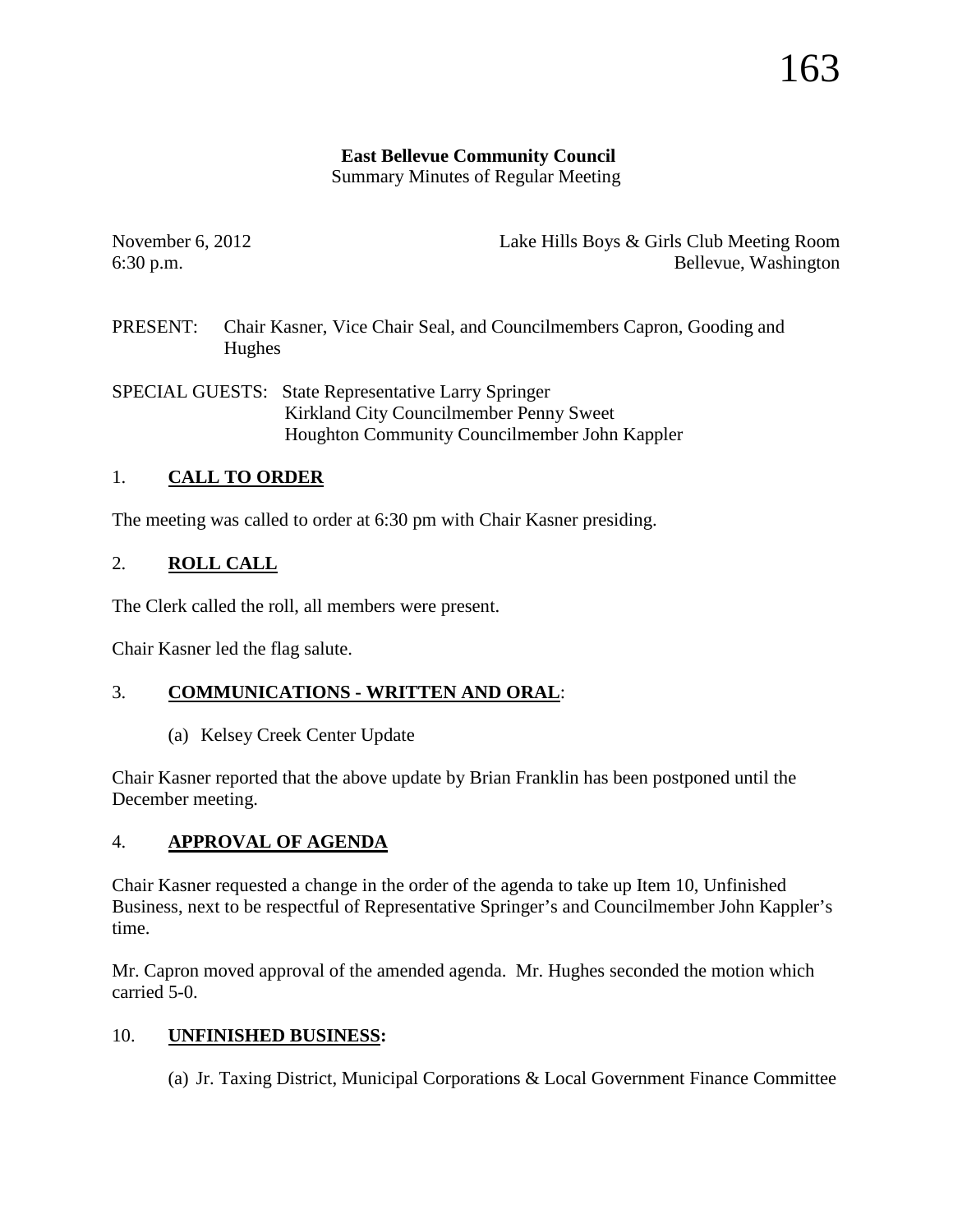Chair Kasner welcomed his honored guests State Representative Springer, Kirkland City Councilmember Penny Sweet and Houghton Community Councilmember John Kappler.

Representative Springer explained his proposed bill related to the rollup of Municipal Corporations into the Cities in which they reside. He noted his prior attempts at variations of this bill and stated his position, acknowledging strong opinions on both sides of the issue to retain or dissolve. He stated, given the charge of the Joint Select Committee to consider the consolidation of junior taxing districts, it seemed logical that this Committee undertake the question of the continuance of the two remaining community municipal corporations. The Committee will make their recommendation to the Legislature during the January session. The Joint Committee is currently in the midst of hearings, at which representatives of the community councils have been invited to testify on November  $26<sup>th</sup>$ . He stated that current testimony from various other taxing districts have been predominantly against consolidation.

Mr. Springer explained the options before the Committee including consolidation into the general purpose, no consolidation or no opinion at all.

Representative Springer briefly provided his background in public service. He stated his fundamental issue is that he believes the land use veto authority granted to community councils disproportionately sets up unequal representation for the citizens of the city. The people who live within the jurisdictions of Houghton and East Bellevue essentially have two votes while those outside the jurisdictional boundaries have only one.

He stated the working relationship in Kirkland between the City Council and Community Council has been fine. Over the years there has been some disagreements but they have always worked it out. He characterized the relationship as congenial. But, that does not change the fact that he believes community councils are fundamentally not democratic. This has nothing to do with relationships; it has to do with equal access and ability of every citizen to have the same representation.

Chair Kasner noted that Representative Springer has invested political capital to accomplish the elimination of the East Bellevue and Houghton Community Councils. He stated that Mr. Springer had been in the Legislature for a long period of time prior to his proposed HB 1812. Mr. Kasner asked the impetuous for Mr. Springer's crusade to eliminate community councils.

Representative Springer provided a brief background of the introduction of HB 1812 and subsequent versions. He reiterated his fundamental objections, his involvement with governmental finance issues and the major effort to streamline local government to lessen the financial burden as his reasons for bringing this matter forward.

For clarification purposes, Chair Kasner stated that neither of the Community Councils have taxing authority.

Representative Springer summarized that a number of the junior taxing districts being reviewed do not have property taxing authority. He restated his belief that community councils are a layer of government that should not exist.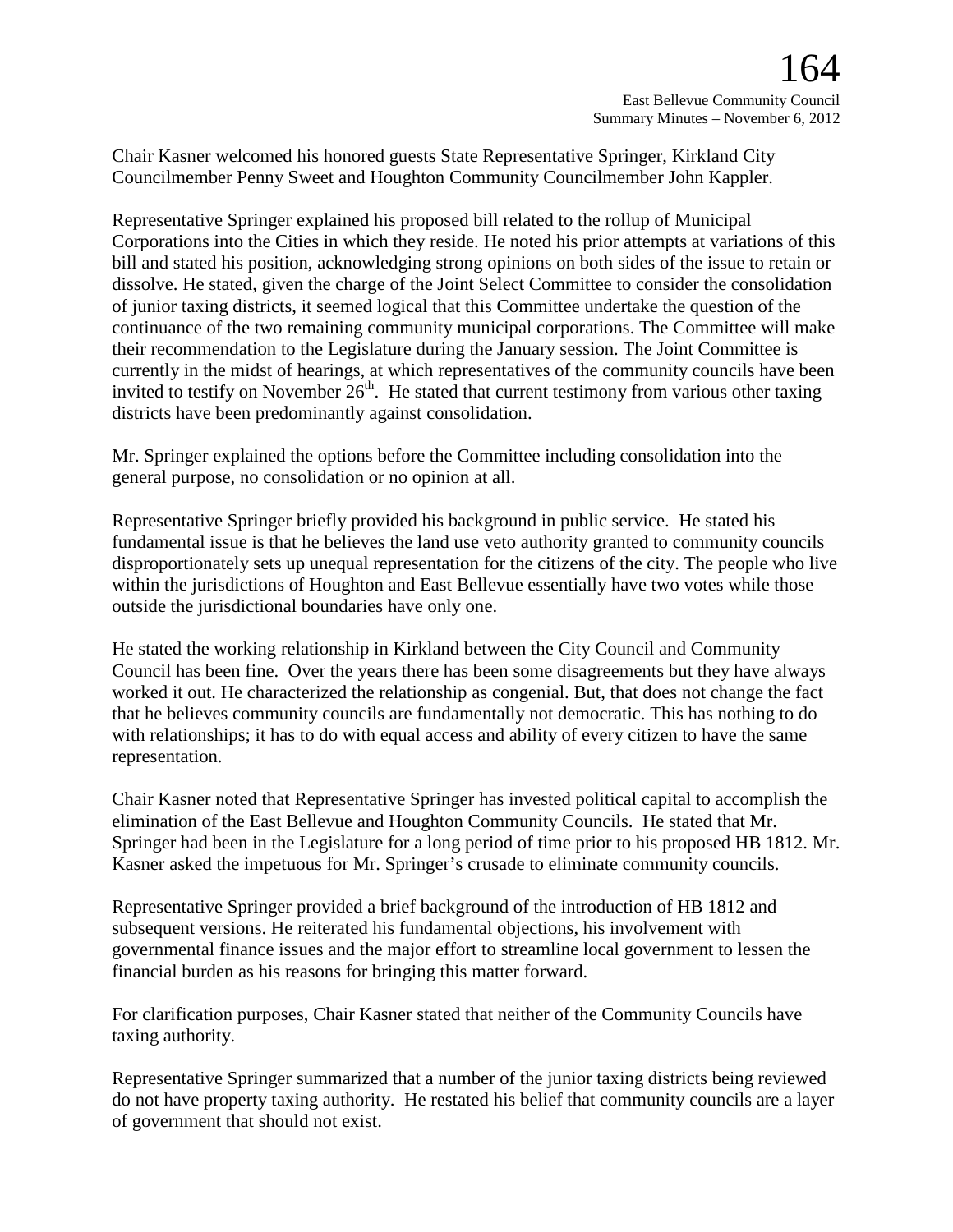Mr. Capron stated that Houghton Community Council was created when the voters of the City of Houghton agreed to be absorbed into Kirkland with the stipulation that a community council be created. The East Bellevue Community Council was created as a condition of annexation into the City of Bellevue. He stated he appreciated Mr. Springer's perception that community council residents have two votes but that he fails to see it. He stated his disagreement with Representative Springer's position. Councilmember Capron clarified that state law does provide a sunset, in that the community councils must go back to the electorate to ask for continuance every four years. Case in point, he noted the demise of the Sammamish Community Council once the electorate felt they were no longer needed.

Councilmember Capron stated the East Bellevue Community Council provides valued representation to its constituents. He provided an example of a time long prior to his seat on the Council when their existence was beneficial to the continued existence of his business.

Representative Springer stated he respected the value this Council afforded Mr. Capron; however, his concern is that business owners outside the Community Council's jurisdiction would not be provided the same kind of opportunity.

Councilmember Hughes stated his view that sometimes it seems the City Council does not care about his community. He provided the example of the creation of a dog park in the Community Council area over the objections of the residents, stating there is not another such park in the entire City. He stated he does not understand why Representative Springer does not promote more community activity and take government down to the lowest level of representation.

Representative Springer stated he understood that position, especially when dealing with a city council unwilling to listen. He responded to Councilmember Hughes, stating his experience in the City of Kirkland and the influence of neighborhood associations. He argued that the answer to leveling out the playing field is not the creation of more community councils.

Councilmember Seal stated his fifty year history in the region and his involvement with the community. He stated annexation of the East Bellevue area was attempted twice and failed. Not until the option of a community municipal corporation did the annexation into the City of Bellevue succeed. He provided examples of successful partnerships between the Community Council and City.

Representative Springer stated the two existing community councils, created at time of merger/annexation into their respective cities, were clearly a governance structure setup to facilitate that merger. Absent of those two actions, neither area had the critical mass to sustain itself. He argued that, at the very least, when that decision was made some 46 years ago, that a logical approach would have been to establish a firm sunset that would allow time to fully integrate with the City.

Chair Kasner noted state law created a mechanism for the creation of community councils but it was the will of the electorate that established those councils. He again reiterated the history of the East Bellevue annexation and past failed attempts prior to the ability to retain control of their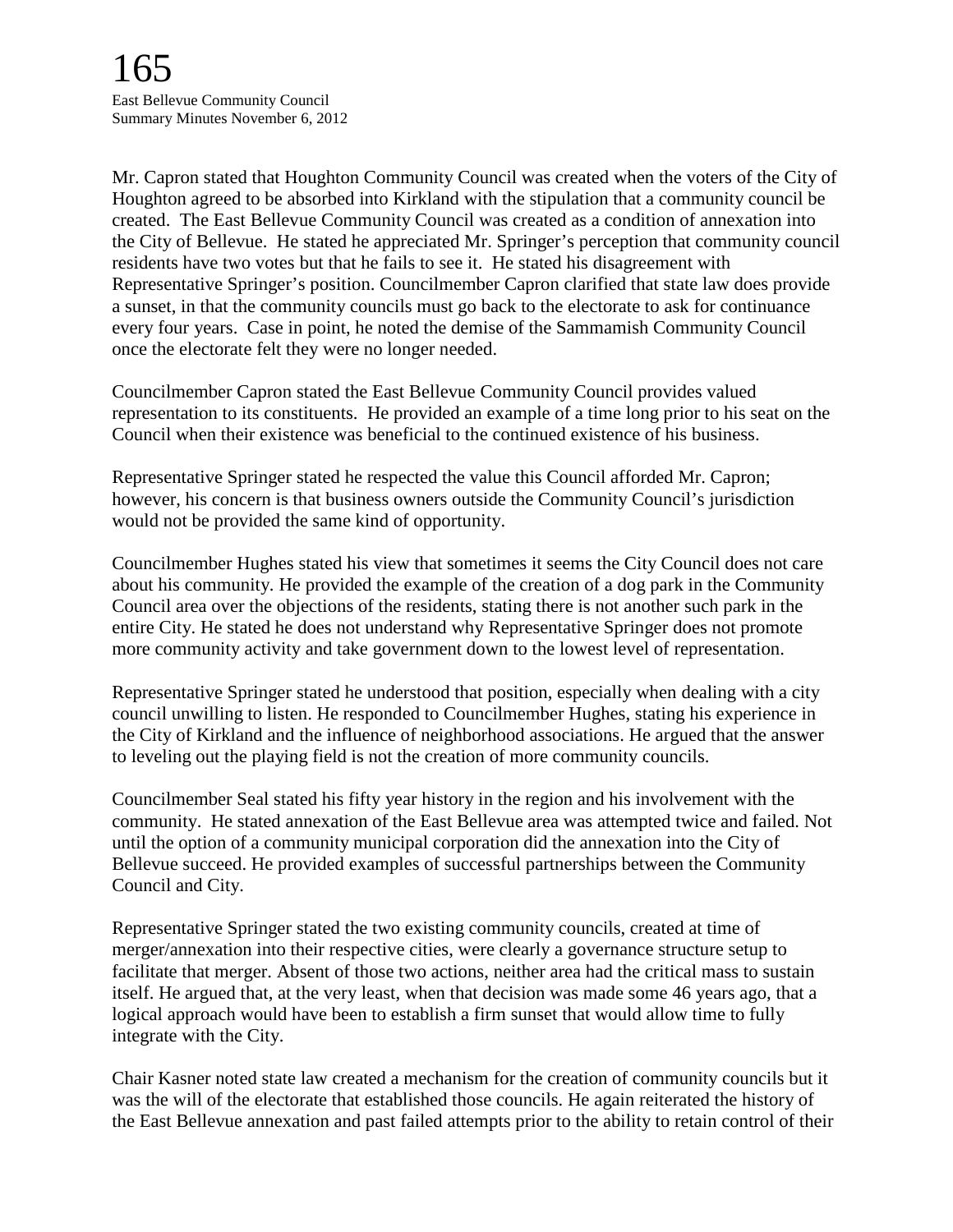land use authority. At the time this state law was enacted it was envisioned to allow the existence of community councils until such time that the electorate within its jurisdictional boundaries determined it was no longer needed.

Councilmember Seal stated his disagreement with Representative Springer's position.

Councilmember Gooding stated neighborhoods are more integrated today, but, at the same time, it does not seem that they are as involved in their communities.

Representative Springer acknowledged the differences between Kirkland and Bellevue.

Chair Kasner recapped tonight's discussion.

John Kappler, Houghton Community Council Vice Chair, stated Houghton's area of purview includes three neighborhoods, the largest and most active being the Central Houghton Neighborhood. He stated he will bring this issue to them at their next meeting to enlist their help. In addition to relaying Representative Springer's position, he will present the Community Councils reasons for disagreeing with that position and provide a strong argument for community involvement.

Mr. Kappler noted what he did not hear from Representative Springer are the judging criteria to be applied for including or exempting junior taxing districts or community municipal corporations from consideration for dissolution. He stated that he had heard that school districts and probably the Liquor Board will be plucked out. He recapped the issues he heard tonight and asked what other issues he should take back to the Houghton Community Council to inform their discussion and articulate their position.

Councilmember Capron stated the existence of the Community Councils actually make the Cities' job easier in a lot of ways. He feels without the Community Council the City would ignore the area. He noted past difficulties and much improved current relationships.

There was Council discussion with Mr. Kappler regarding the benefits of retaining community councils.

Mr. Boettinger stated the Community Council provides a voice for East Bellevue.

Councilmember Gooding confirmed the Community Council's role as advocate for its constituency.

Discussion continued.

Mr. Kappler recapped talking points to present during testimony before the Select Junior Taxing District, Municipal Corporations and Local Government Finance Committee on November 26<sup>th</sup>.

Wendy Pender, Lake Hills Library, stated that she agrees with the Community Council's assertion that Representative Springer's argument of duplicity of voting privilege is incorrect.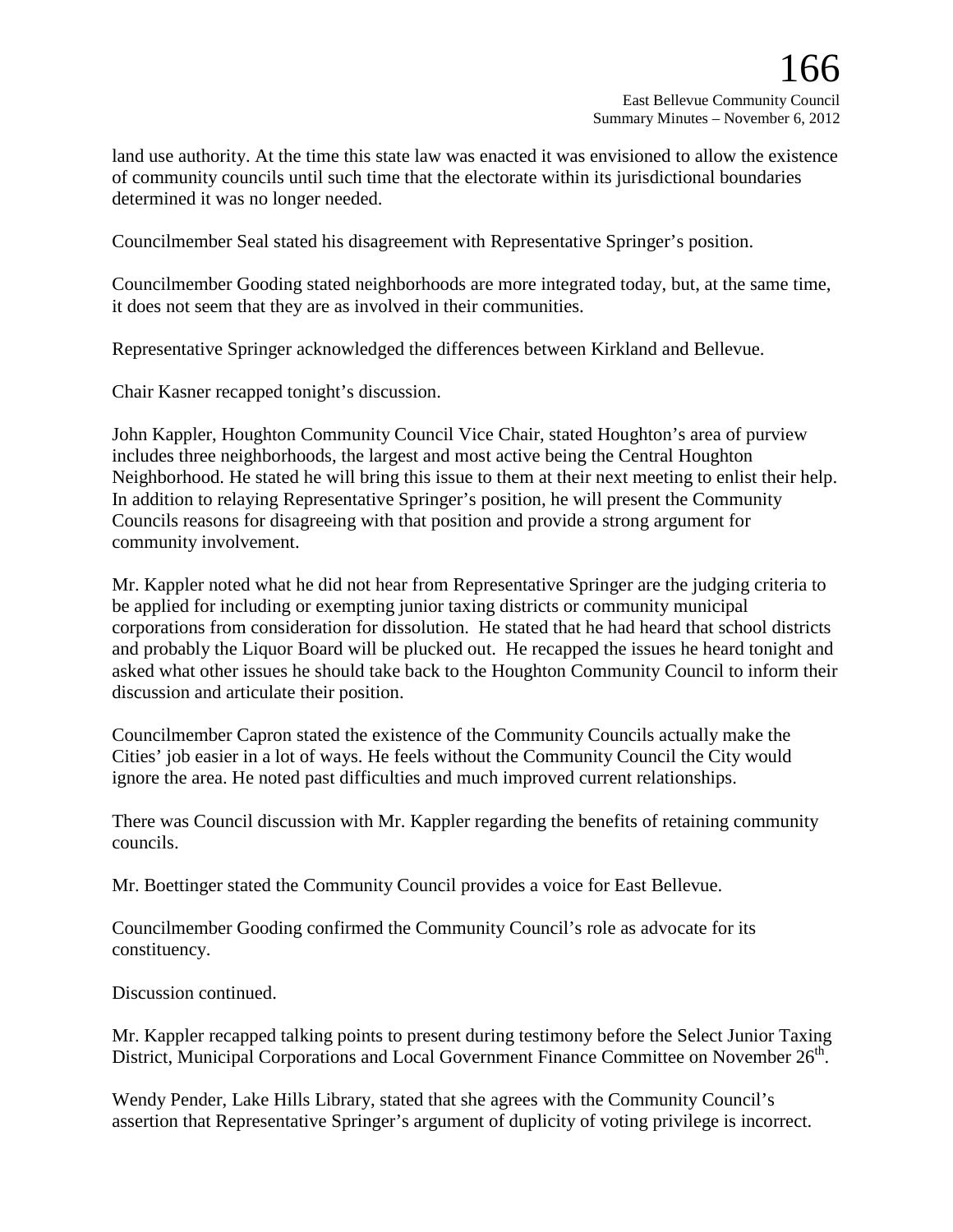### 5. **PUBLIC HEARING:** - None.

6. **RESOLUTIONS:** - None.

### 7. **REPORTS OF CITY COUNCIL, BOARDS, AND COMMISSIONS**:

(a) Community Council Business and New Initiatives

Councilmember Gooding stated no report.

Councilmember Seal reported on his attendance at a City Council Session where a presentation was made related to zoning procedures.

Councilmember Hughes who has just returned from aboard, noted the political differences between England and the United States. He next reported on the Newport High School football schedule.

Councilmember Capron reported on the new business activity at Kelsey Creek Center.

Ms. Pender reported on the progress at the Lake Hills Shopping Center.

Councilmember Kasner reported on his attendance at the Eastside Transportation Alliance where discussion centered on improvements to I-405.

#### 8. **DEPARTMENT REPORTS**: None.

#### 9. **COMMITTEE REPORTS**: None

#### 10. **UNFINISHED BUSINESS** (Taken up at beginning of meeting)

#### 11. **NEW BUSINESS**:

Chair Kasner noted the CIP information included as an attachment to the mailed packet. He commented on the CIP climate and limited availability of funds. He noted his concern with CIP budget proposal 130.18NA that presupposes the location of a proposed PSE transmission line. The Clerk explained the rules related to any project of a quasi-judicial nature. There was no further discussion.

Chair Kasner noted the information in the desk packet pertaining to the proposed code amendments to establish a Light Rail Overlay District.

Councilmember Seal questioned the Community Council's approval authority if the light rail overlay district should be extended through their jurisdictional boundaries at some future date?